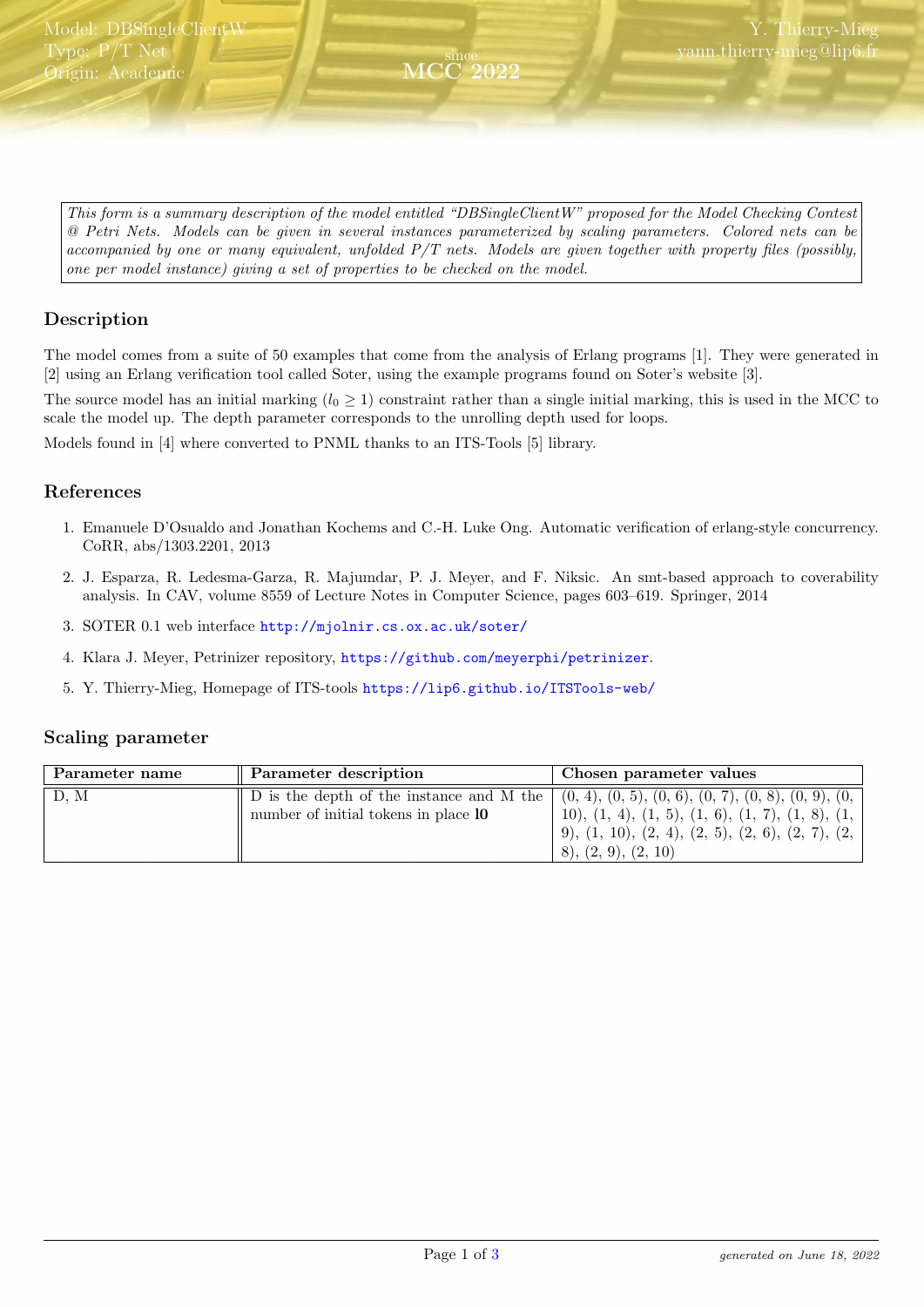# Size of the model

| Parameter               | Number of places | Number of transitions | Number of arcs |
|-------------------------|------------------|-----------------------|----------------|
| $D=0, M=4)$             | 553              | 150                   | 600            |
| $D=0, M=5)$             | 553              | 150                   | 600            |
| $D=0, M=6$              | 553              | 150                   | 600            |
| $D=0, M=7$              | 553              | 150                   | 600            |
| $D=0, M=8$              | 553              | 150                   | 600            |
| $D=0, M=9)$             | 553              | 150                   | 600            |
| $D=0, M=10$             | 553              | 150                   | 600            |
| $D=1, M=4)$             | 1440             | 672                   | 2688           |
| $D=1, M=5)$             | 1440             | 672                   | 2688           |
| $D=1, M=6$              | 1440             | 672                   | 2688           |
| $D=1, M=7$              | 1440             | 672                   | 2688           |
| $D=1, M=8$              | 1440             | 672                   | 2688           |
| $\overline{D=1}$ , M=9) | 1440             | 672                   | 2688           |
| $D=1, M=10$             | 1440             | 672                   | 2688           |
| $D=2, M=4$              | 4763             | 2478                  | 9912           |
| $D=2, M=5)$             | 4763             | 2478                  | 9912           |
| $D=2, M=6$              | 4763             | 2478                  | 9912           |
| $D=2, \overline{M=7}$   | 4763             | 2478                  | 9912           |
| $D=2, M=8$              | 4763             | 2478                  | 9912           |
| $D=2, M=9$              | 4763             | 2478                  | 9912           |
| $D=2, M=10$             | 4763             | 2478                  | 9912           |

### Structural properties

|                                                                                                                                                                    | $\boldsymbol{\mathcal{U}}$        |
|--------------------------------------------------------------------------------------------------------------------------------------------------------------------|-----------------------------------|
| simple free choice — all transitions sharing a common input place have no other input place $\dots\dots\dots\dots\dots\dots\dots$                                  | $\boldsymbol{X}$ (a)              |
| extended free choice $-$ all transitions sharing a common input place have the same input places $\dots\dots\dots\dots\dots$                                       | $\boldsymbol{X}$ (b)              |
| <b>state machine</b> — every transition has exactly one input place and exactly one output place $\dots\dots\dots\dots\dots\dots\dots$                             | $\boldsymbol{X}$ (c)              |
| <b>marked graph</b> — every place has exactly one input transition and exactly one output transition $\dots\dots\dots\dots\dots$                                   | $\mathbf{X}^{(d)}$                |
|                                                                                                                                                                    | $\mathbf{X}^{(e)}$                |
|                                                                                                                                                                    |                                   |
| <b>source place(s)</b> — one or more places have no input transitions $\ldots \ldots \ldots \ldots \ldots \ldots \ldots \ldots \ldots \ldots \ldots \ldots \ldots$ | $\mathcal{V}(g)$                  |
|                                                                                                                                                                    | $\mathcal{V}$ (h)                 |
| <b>source transition(s)</b> — one or more transitions have no input places $\dots \dots \dots \dots \dots \dots \dots \dots \dots \dots \dots \dots \dots$         | $\mathbf{X}^{(i)}$                |
|                                                                                                                                                                    | $\boldsymbol{X}(j)$               |
| $loop-free \t- no transition has an input place that is also an output place \t \t \t \t \t \t$                                                                    | $\mathbf{X}$ (k)                  |
| <b>conservative</b> — for each transition, the number of input arcs equals the number of output arcs $\dots\dots\dots\dots\dots\dots$                              | $\boldsymbol{\nu}$ <sup>(1)</sup> |
| <b>subconservative</b> — for each transition, the number of input arcs equals or exceeds the number of output arcs                                                 | $\sqrt{m}$                        |
|                                                                                                                                                                    |                                   |

<span id="page-1-0"></span><sup>(</sup>a) stated by [CÆSAR.BDD](http://cadp.inria.fr/man/caesar.bdd.html) version 3.7 on all 21 instances (3 values of  $D \times 7$  values of M).

<span id="page-1-1"></span> $(b)$  transitions "t1" and "t2" share a common input place "s1", but only the former transition has input place "l0".

<span id="page-1-2"></span><sup>(</sup>c) stated by [CÆSAR.BDD](http://cadp.inria.fr/man/caesar.bdd.html) version 3.7 on all 21 instances (3 values of  $D \times 7$  values of M).

<span id="page-1-3"></span><sup>(</sup>d) stated by [CÆSAR.BDD](http://cadp.inria.fr/man/caesar.bdd.html) version 3.7 on all 21 instances (3 values of  $D \times 7$  values of M).

<span id="page-1-4"></span><sup>(</sup>e) stated by [CÆSAR.BDD](http://cadp.inria.fr/man/caesar.bdd.html) version 3.7 on all 21 instances (3 values of  $D \times 7$  values of M).

<span id="page-1-5"></span><sup>(</sup>f) the net is not connected and, thus, not strongly connected.

<span id="page-1-7"></span><span id="page-1-6"></span><sup>(</sup>g) stated by [CÆSAR.BDD](http://cadp.inria.fr/man/caesar.bdd.html) version 3.7 on all 21 instances (3 values of  $D \times 7$  values of M). <sup>(h)</sup> stated by [CÆSAR.BDD](http://cadp.inria.fr/man/caesar.bdd.html) version 3.7 on all 21 instances (3 values of  $D \times 7$  values of M).

<span id="page-1-8"></span><sup>(</sup>i) stated by [CÆSAR.BDD](http://cadp.inria.fr/man/caesar.bdd.html) version 3.7 on all 21 instances (3 values of  $D \times 7$  values of M).

<span id="page-1-9"></span><sup>(</sup>i) stated by [CÆSAR.BDD](http://cadp.inria.fr/man/caesar.bdd.html) version 3.7 on all 21 instances (3 values of  $D \times 7$  values of M).

<span id="page-1-10"></span><sup>(</sup>k) stated by [CÆSAR.BDD](http://cadp.inria.fr/man/caesar.bdd.html) version 3.7 on all 21 instances (3 values of  $D \times 7$  values of M).

<span id="page-1-11"></span><sup>&</sup>lt;sup>(1)</sup> stated by [CÆSAR.BDD](http://cadp.inria.fr/man/caesar.bdd.html) version 3.7 on all 21 instances (3 values of  $D \times 7$  values of M).

<span id="page-1-12"></span> $^{(m)}$  stated by [CÆSAR.BDD](http://cadp.inria.fr/man/caesar.bdd.html) version 3.7 on all 21 instances (3 values of  $D \times 7$  values of M).

<span id="page-1-13"></span> $(n)$ the definition of Nested-Unit Petri Nets (NUPN) is available from <http://mcc.lip6.fr/nupn.php>